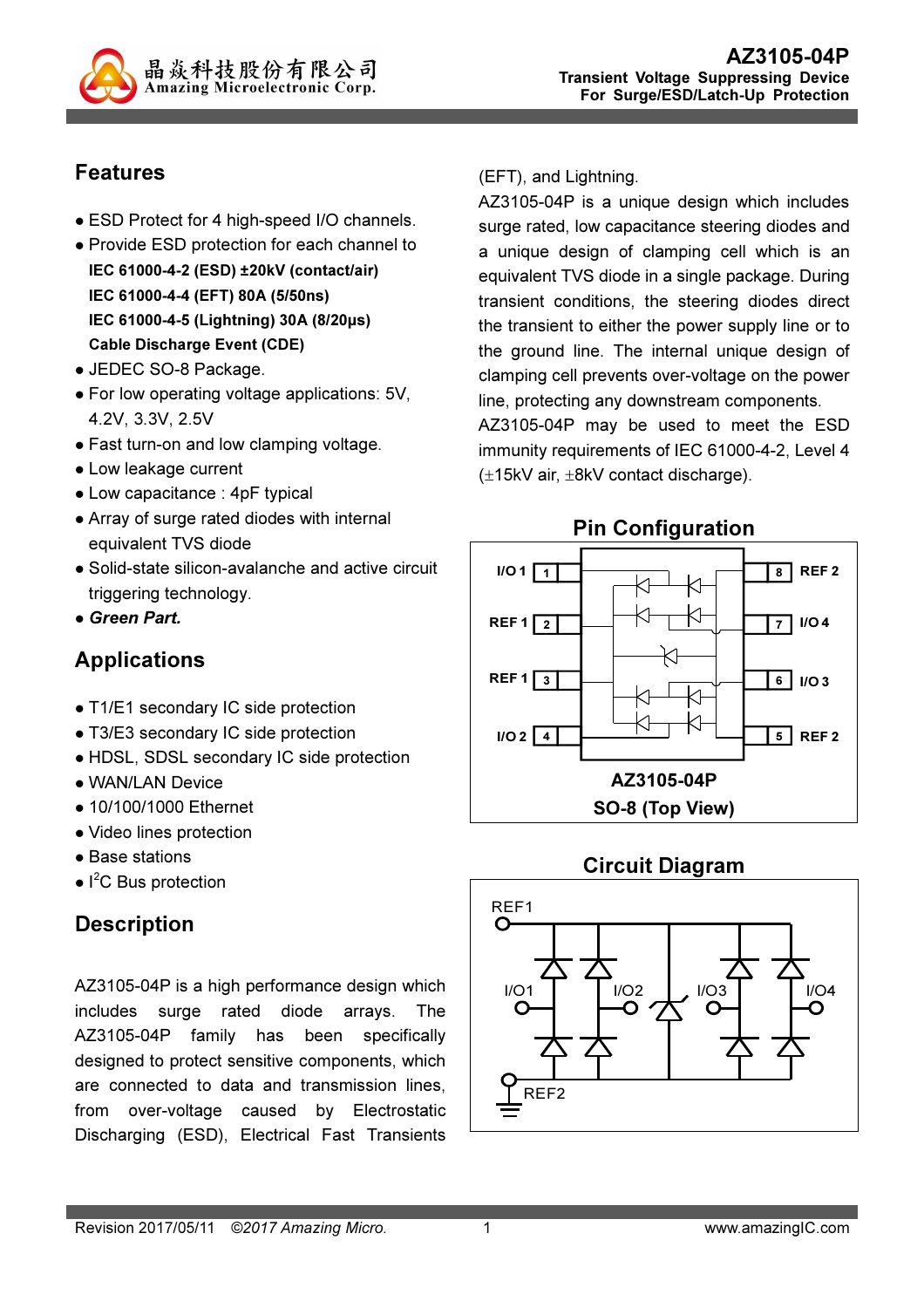

#### **SPECIFICATIONS**

| <b>ABSOLUTE MAXIMUM RATINGS</b>         |                            |                 |              |  |
|-----------------------------------------|----------------------------|-----------------|--------------|--|
| <b>PARAMETER</b>                        | <b>SYMBOL</b>              | <b>RATING</b>   | <b>UNITS</b> |  |
| Peak Pulse Current ( $tp = 8/20\mu s$ ) |                            | 30              |              |  |
| for each differential line pair         | Ipp                        |                 | A            |  |
| ESD per IEC 61000-4-2 (Air)             |                            | ±20             |              |  |
| ESD per IEC 61000-4-2 (Contact)         | V <sub>ESD</sub>           | ±20             | kV           |  |
| for each differential line pair         |                            |                 |              |  |
| <b>Lead Soldering Temperature</b>       | ${\sf T}_{\sf SOL}$        | 260 (10 sec.)   | $^{\circ}C$  |  |
| <b>Operating Temperature</b>            | $T_{OP}$                   | $-55$ to $+125$ | $\rm ^{o}C$  |  |
| Storage Temperature                     | ${\mathsf T}_{\text{STO}}$ | $-55$ to $+150$ | $\rm ^{o}C$  |  |

| <b>ELECTRICAL CHARACTERISTICS</b>             |                           |                                                                                                                            |            |            |            |              |
|-----------------------------------------------|---------------------------|----------------------------------------------------------------------------------------------------------------------------|------------|------------|------------|--------------|
| <b>PARAMETER</b>                              | <b>SYMBOL</b>             | <b>CONDITIONS</b>                                                                                                          | <b>MIN</b> | <b>TYP</b> | <b>MAX</b> | <b>UNITS</b> |
| <b>Reverse Stand-Off</b><br>Voltage           | <b>V</b> <sub>RWM</sub>   | REF1 to REF2, T=25 $^{\circ}$ C                                                                                            |            |            | 5          | V            |
| Reverse Leakage<br>Current                    | $I_{\text{Leak}}$         | $V_{\text{RWM}}$ = 5V, T=25 °C, REF1 to REF2                                                                               |            |            | 5          | μA           |
| <b>Channel Leakage</b><br>Current             | $ICH-Leak$                | $V_{REF1}$ = 5V, $V_{REF2}$ = 0V, T=25 <sup>o</sup> C, Any<br>Channel pin to REF2                                          |            |            | 1          | μA           |
| Reverse Breakdown<br>Voltage                  | $V_{BV}$                  | $I_{\text{BV}}$ = 1mA, T=25 °C, REF1 to REF2                                                                               | 6          |            | 9.5        | $\vee$       |
| <b>Forward Voltage</b>                        | $V_F$                     | $I_F$ = 15mA, T=25 °C, REF2 to REF1                                                                                        |            | 0.8        | 1.2        | $\vee$       |
| <b>ESD Clamping</b><br>Voltage -I/O (Note 1)  | $V_{\text{clamp\_io}}$    | IEC 61000-4-2 +8kV, T=25 °C, Contact<br>mode, any Channel pin to REF2                                                      |            | 9.0        |            | $\vee$       |
| <b>ESD Clamping</b><br>Voltage - VDD (Note 1) | $V_{\text{clamp\_VDD}}$   | IEC 61000-4-2 +8kV, T=25 °C, Contact<br>mode, REF1 to REF2                                                                 |            | 7.5        |            | $\vee$       |
| <b>ESD Dynamic Turn on</b><br>Resistance -I/O | $R_{\text{dynamic\_io}}$  | IEC 61000-4-2 0~+8kV, T=25 °C, Contact<br>mode, any Channel pin to REF2                                                    |            | 0.15       |            | Ω            |
| ESD Dynamic Turn on<br>Resistance -VDD        | $R_{\text{dynamic\_VDD}}$ | IEC 61000-4-2 0~+6kV, T=25 °C, Contact<br>mode, REF1 to REF2                                                               |            | 0.09       |            | Ω            |
| <b>Surge Clamping</b><br>Voltage              | $V_{CL\text{-}Surge}$     | $I_{PP}$ =5A, tp=8/20 $\mu$ s, T=25 °C,<br>any Channel pin to REF2                                                         |            | 7.3        |            | $\vee$       |
| <b>Surge Clamping</b><br>Voltage              | $V_{CL\text{-}Surge}$     | $I_{PP}$ =10A, tp=8/20 $\mu$ s, T=25 °C,<br>any Channel pin to REF2                                                        |            | 8          |            | $\vee$       |
| <b>Surge Clamping</b><br>Voltage              | $V_{CL\text{-}Surge}$     | I <sub>PP</sub> =30A, tp=8/20 $\mu$ s, T=25 °C,<br>any Channel pin to REF2                                                 |            | 10.9       |            | $\vee$       |
| Channel Input<br>Capacitance -1               | $CIN-1$                   | $V_{REF1}$ =5V, $V_{REF2}$ =0V, $V_{IN}$ =2.5V, f =1MHz,<br>T=25 °C, any Channel pin to REF2                               |            | 4.0        | 4.6        | pF           |
| <b>Channel Input</b><br>Capacitance - 2       | $CIN-2$                   | $V_{REF1}$ =floated, $V_{REF2}$ =0V, $V_{IN}$ =2.5V, f<br>=1MHz, T=25 $^{\circ}$ C, any Channel pin to<br>REF <sub>2</sub> |            | 5.0        | 5.5        | pF           |

Note 1: ESD Clamping Voltage was measured by Transmission Line Pulsing (TLP) System.

TLP conditions:  $Z_0$ = 50 $\Omega$ ,  $t_p$ = 100ns,  $t_r$ = 1ns.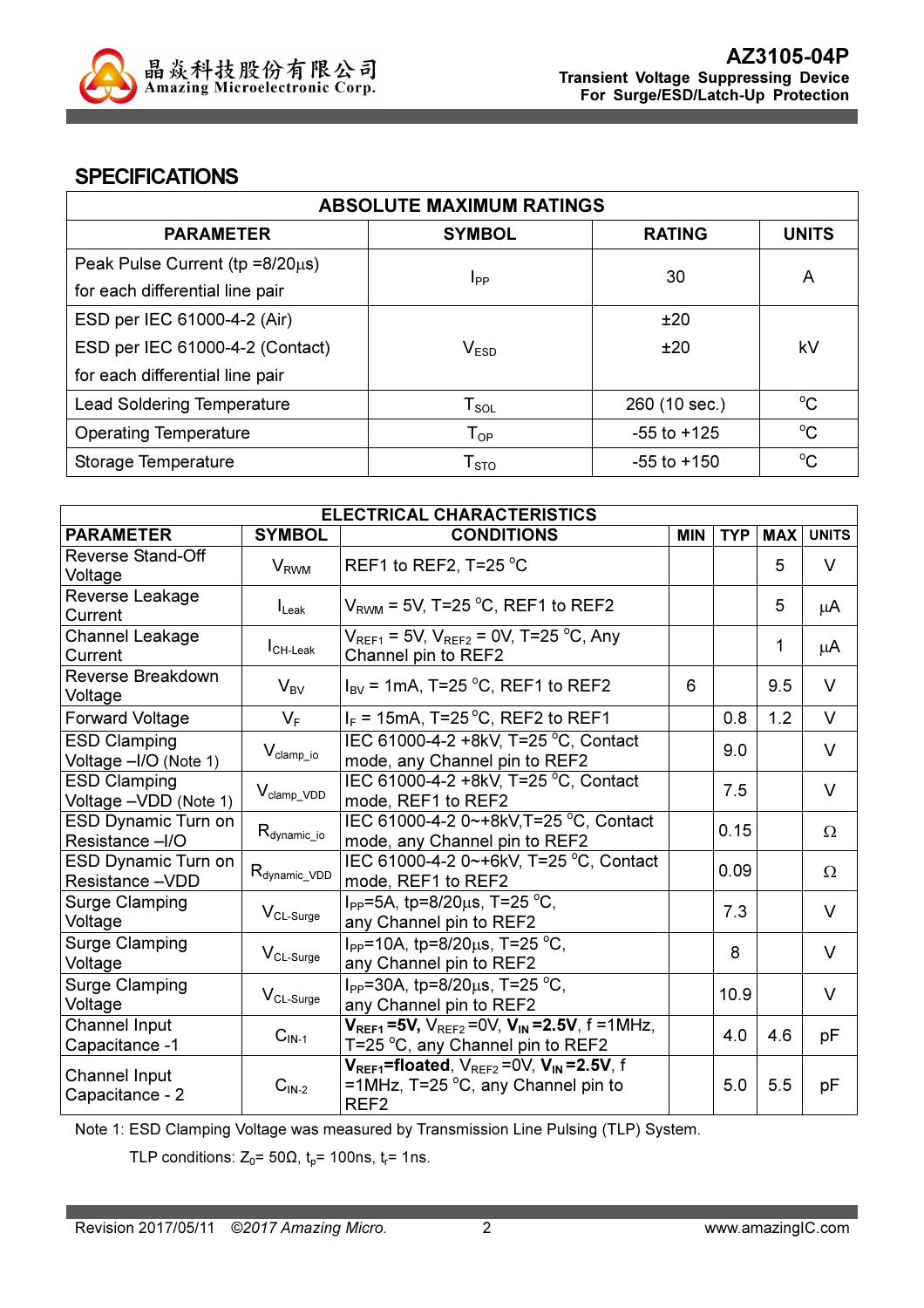

## Typical Characteristics











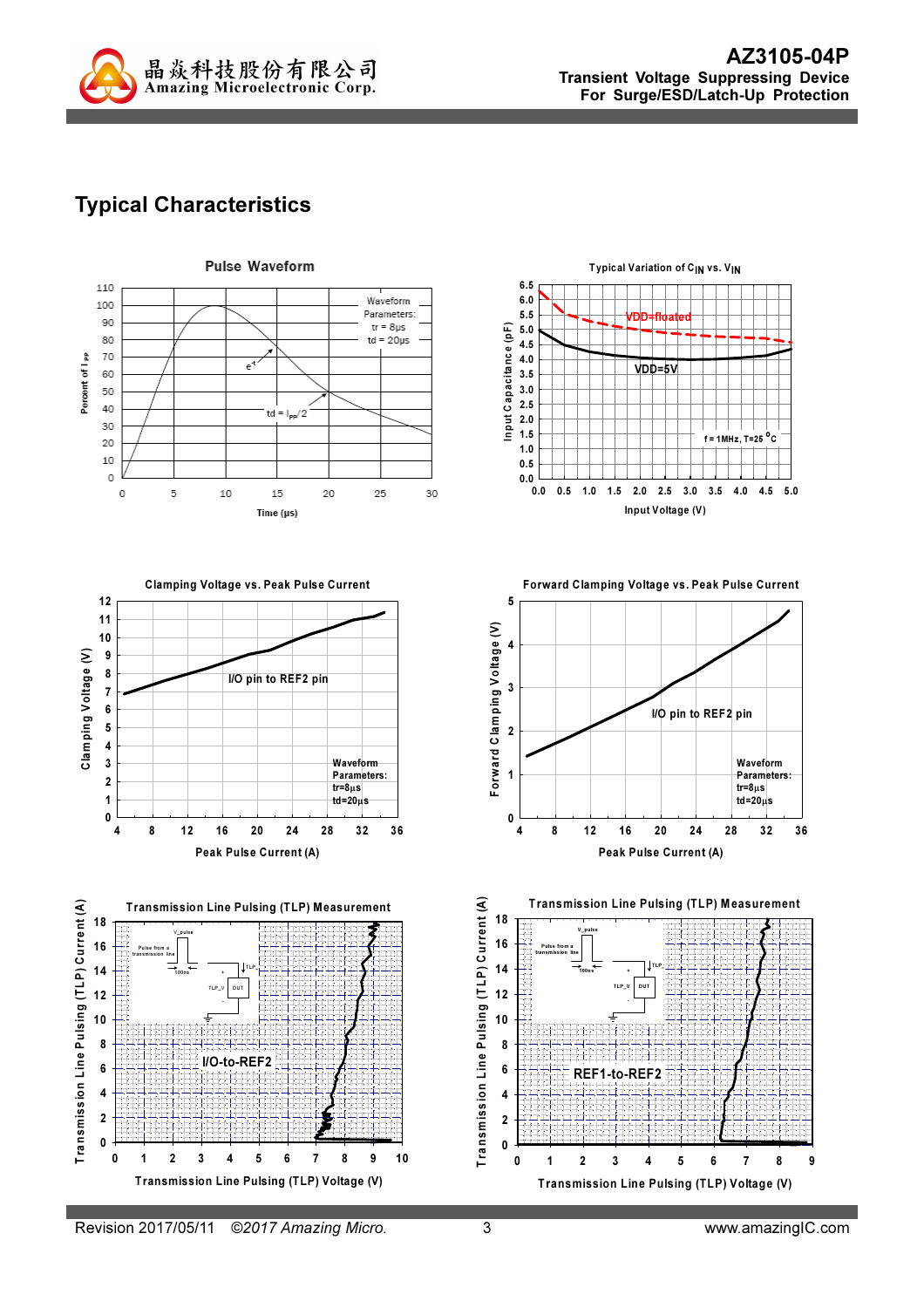

## Applications Information

#### A. Design Considerations

The ESD protection scheme for system I/O connector is shown in the Fig. 1. In Fig. 1, the diodes D1 and D2 are general used to protect data line from ESD stress pulse. If the power-rail ESD clamping circuit is not placed between VDD and GND rails, the positive pulse ESD current  $(I<sub>ESD1</sub>)$  will pass through the ESD current path1. Thus, the ESD clamping voltage  $V_{CL}$  of data line can be described as follow:

 $V_{CL}$  = Fwd voltage drop of D1 + supply voltage of VDD rail +  $L_1 \times d(l_{ESD1})/dt + L_2 \times d(l_{ESD1})/dt$ 

Where  $L_1$  is the parasitic inductance of data line, and  $L<sub>2</sub>$  is the parasitic inductance of VDD rail.

An ESD current pulse can rise from zero to its peak value in a very short time. As an example, a level 4 contact discharge per the IEC61000-4-2 standard results in a current pulse that rises from zero to 30A in 1ns. Here  $d(I_{ESD1})/dt$  can be

approximated by  $\Delta I_{ESD1}/\Delta t$ , or 30/(1x10-9). So just 10nH of total parasitic inductance  $(L_1$  and  $L_2$ combined) will lead to over 300V increment in  $V_{CL}$ ! Besides, the ESD pulse current which is directed into the VDD rail may potentially damage any components that are attached to that rail. Moreover, it is common for the forward voltage drop of discrete diodes to exceed the damage threshold of the protected IC. This is due to the relatively small junction area of typical discrete components. Of course, the discrete diode is also possible to be destroyed due to its power dissipation capability is exceeded.

The AZ3105-04P has an integrated power-rail ESD clamped circuit between VDD and GND rails. It can successfully overcome previous disadvantages. During an ESD event, the positive ESD pulse current  $(I_{ESD2})$  will be directed through the integrated power-rail ESD clamped circuit to GND rail (ESD current path2). The clamping voltage  $V_{CL}$  on the data line is small and protected IC will not be damaged because power-rail ESD clamped circuit offer a low impedance path to discharge ESD pulse current.



Fig. 1 Application of positive ESD pulse between data line and GND rail.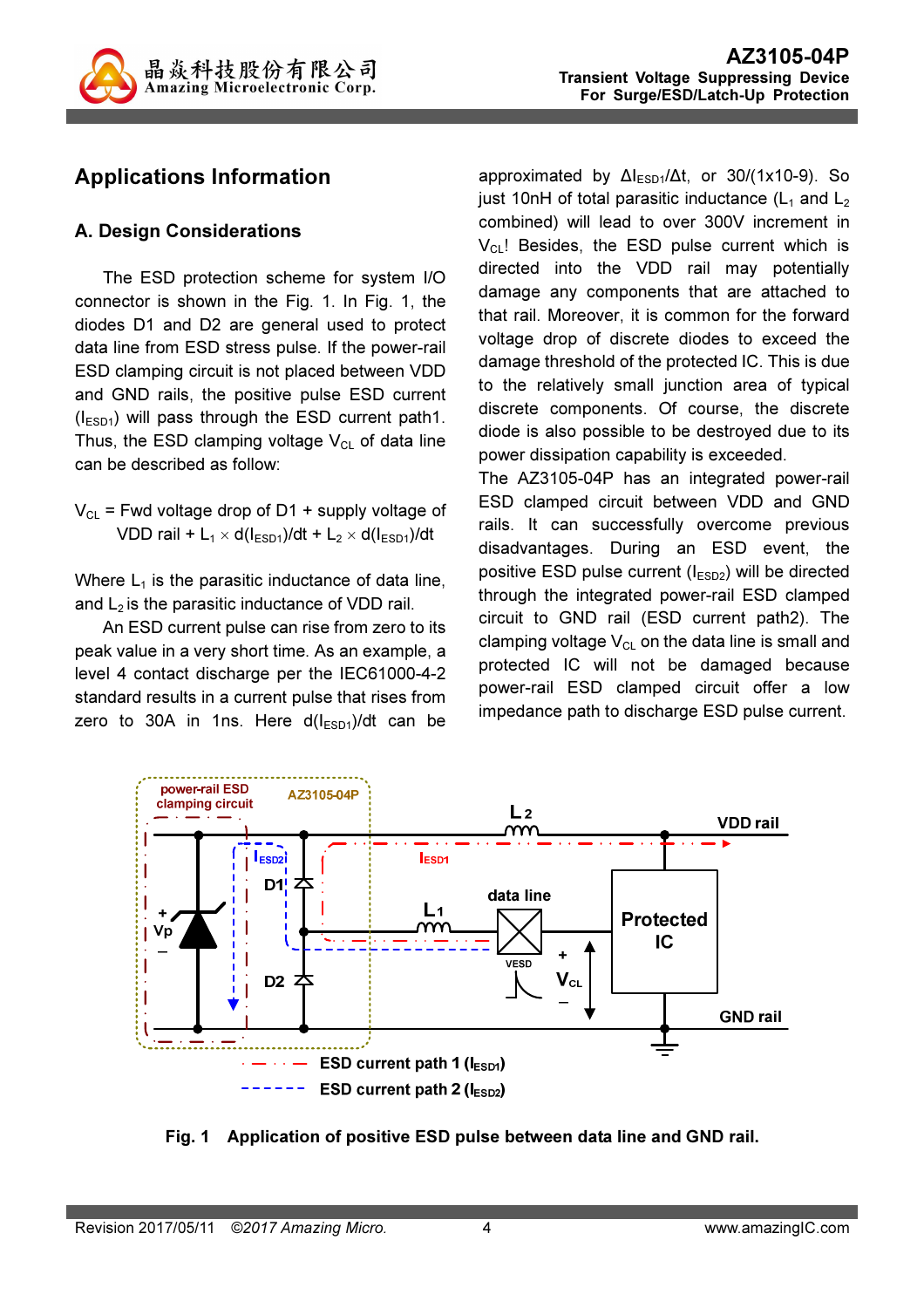#### B. Device Connection

The AZ3105-04P is designed to protect four data lines and power rails from transient over-voltage (such as ESD stress pulse). The device connection of AZ3105-04P is shown in the Fig. 2. In Fig. 2, the four protected data lines are connected to the ESD protection pins (pin1, pin4, pin6, and pin7) of AZ3105-04P. The ground pin (REF2) of AZ3105-04P is a negative reference pin. This pin should be directly connected to the GND rail of PCB (Printed Circuit Board). To get minimum parasitic inductance, the path length should keep as short as possible. In addition, the power pin (REF1) of AZ3105-04P is a positive reference pin. This pin should directly connect to the VDD rail of PCB., then the VDD rail also can be protected by the power-rail ESD clamped circuit (not shown) of AZ3105-04P.

AZ3105-04P can provide protection for 4 I/O

signal lines simultaneously. If the number of I/O signal lines is less than 4, the unused I/O pins can be simply left as NC pins.

In some cases, systems are not allowed to be reset or restart after the ESD stress directly applying at the I/O-port connector. Under this situation, in order to enhance the sustainable ESD Level, a 0.1µF chip capacitor can be added between the VDD and GND rails. The place of this chip capacitor should be as close as possible to the AZ3105-04P.

In some cases, there isn't power rail presented on the PCB. Under this situation, the power pin (REF1) of AZ3105-04P can be left as floated. The protection will not be affected, only the load capacitance of I/O pins will be slightly increased. Fig. 3 shows the detail connection.







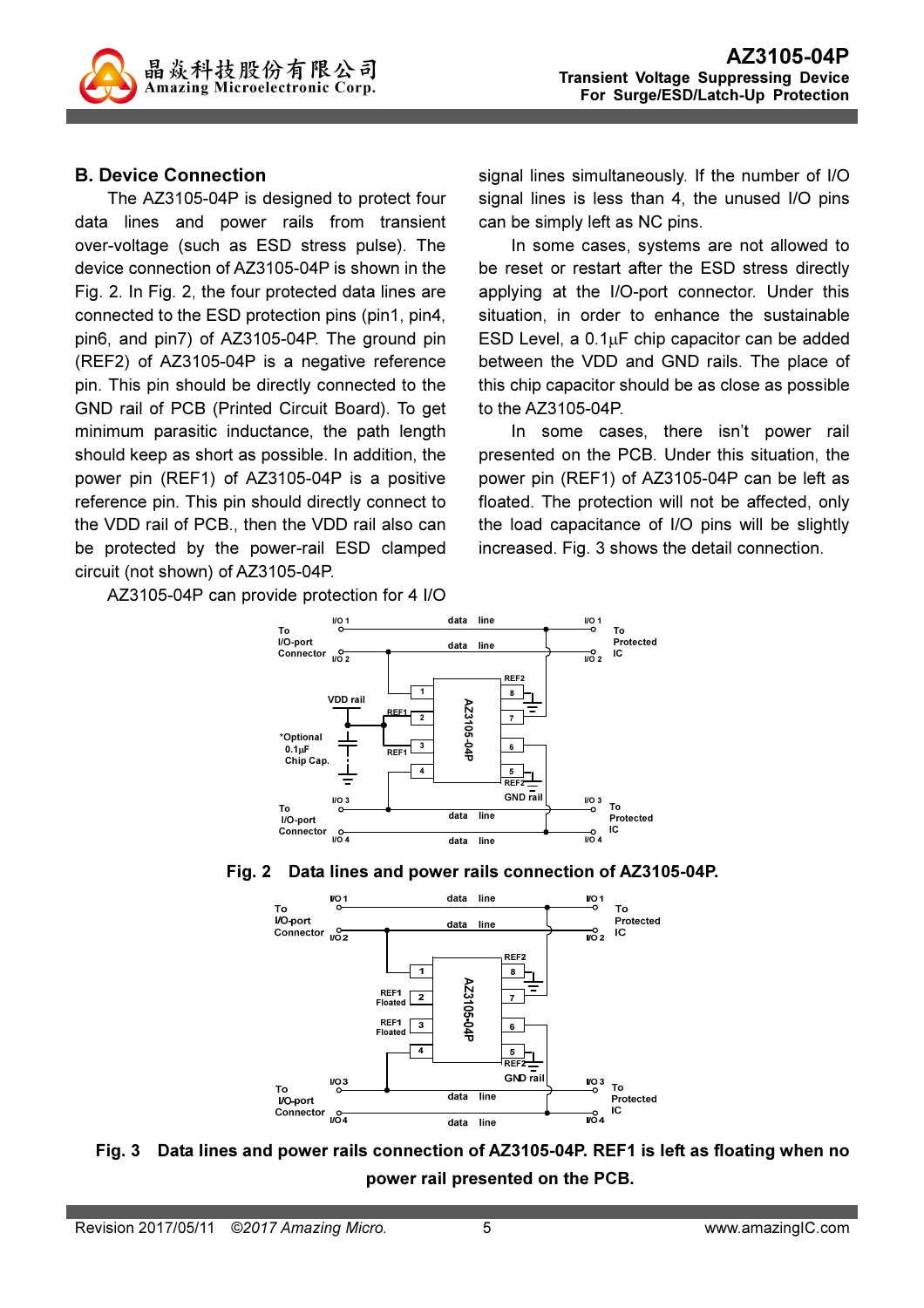

#### C. Applications

#### T1/E1 Interface Protection

The AZ3105-04P can be used as secondary IC side protection in T1/E1 interface. The ESD / Surge protection scheme for T1/E1 transceiver is shown in Fig. 3. Each data line (RTIP/RRING/TTIP/TRING) of T1/E1 transceiver is connected to the ESD protection pin of AZ3105-04P.

When ESD or Surge voltage pulse appears on the data line, the ESD / Surge pulse current will be conducted by AZ3105-04P away from the T1/E1 transceiver IC. Therefore, the common mode (Line-to-Ground) protection of T1/E1 interface is complementally protected with an AZ3105-04P.



Fig. 3 Secondary side ESD Protection scheme for T1/E1 interface by using AZ3105-04P.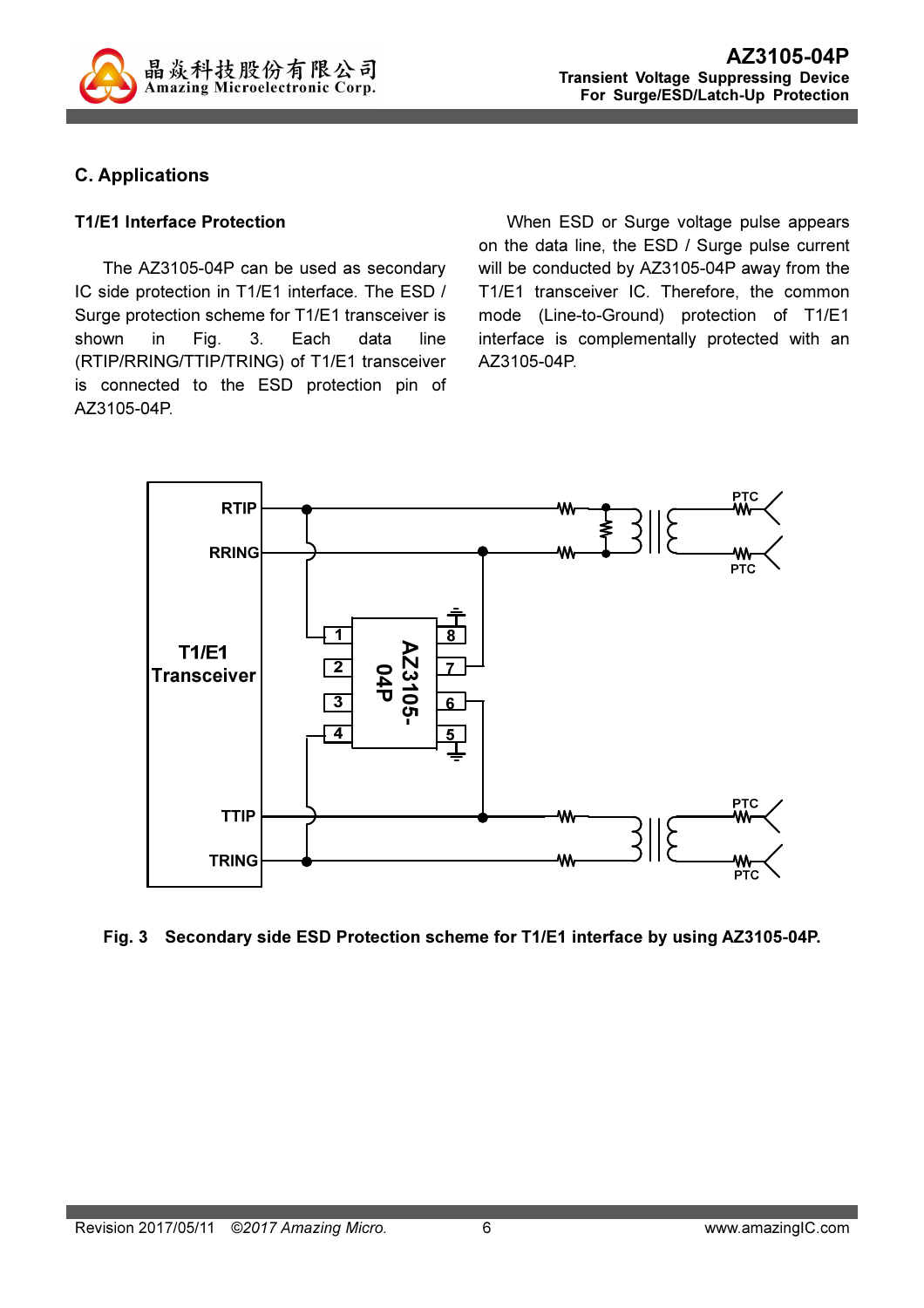

### Mechanical Details



SO-8 PACKAGE DIAGRAMS



END VIEW



#### PACKAGE DIMENSIONS

|                | <b>Millimeters</b> |      | Inches  |       |
|----------------|--------------------|------|---------|-------|
| Symbol         | min                | max  | min     | max   |
| A              | 1.35               | 1.75 | 0.053   | 0.069 |
| A <sub>1</sub> | 0.10               | 0.25 | 0.004   | 0.010 |
| A2             | 1.25               | 1.55 | 0.049   | 0.061 |
| b              | 0.33               | 0.51 | 0.013   | 0.020 |
| C              | 0.17               | 0.26 | 0.007   | 0.010 |
| D              | 4.70               | 5.10 | 0.185   | 0.201 |
| E              | 3.70               | 4.10 | 0.146   | 0.161 |
| E1             | 5.80               | 6.20 | 0.228   | 0.244 |
| e              | 1.27 BSC           |      | 0.05BSC |       |
|                | 0.40               | 1.27 | 0.016   | 0.050 |
| Θ              | 0                  | 8    | 0       | 8     |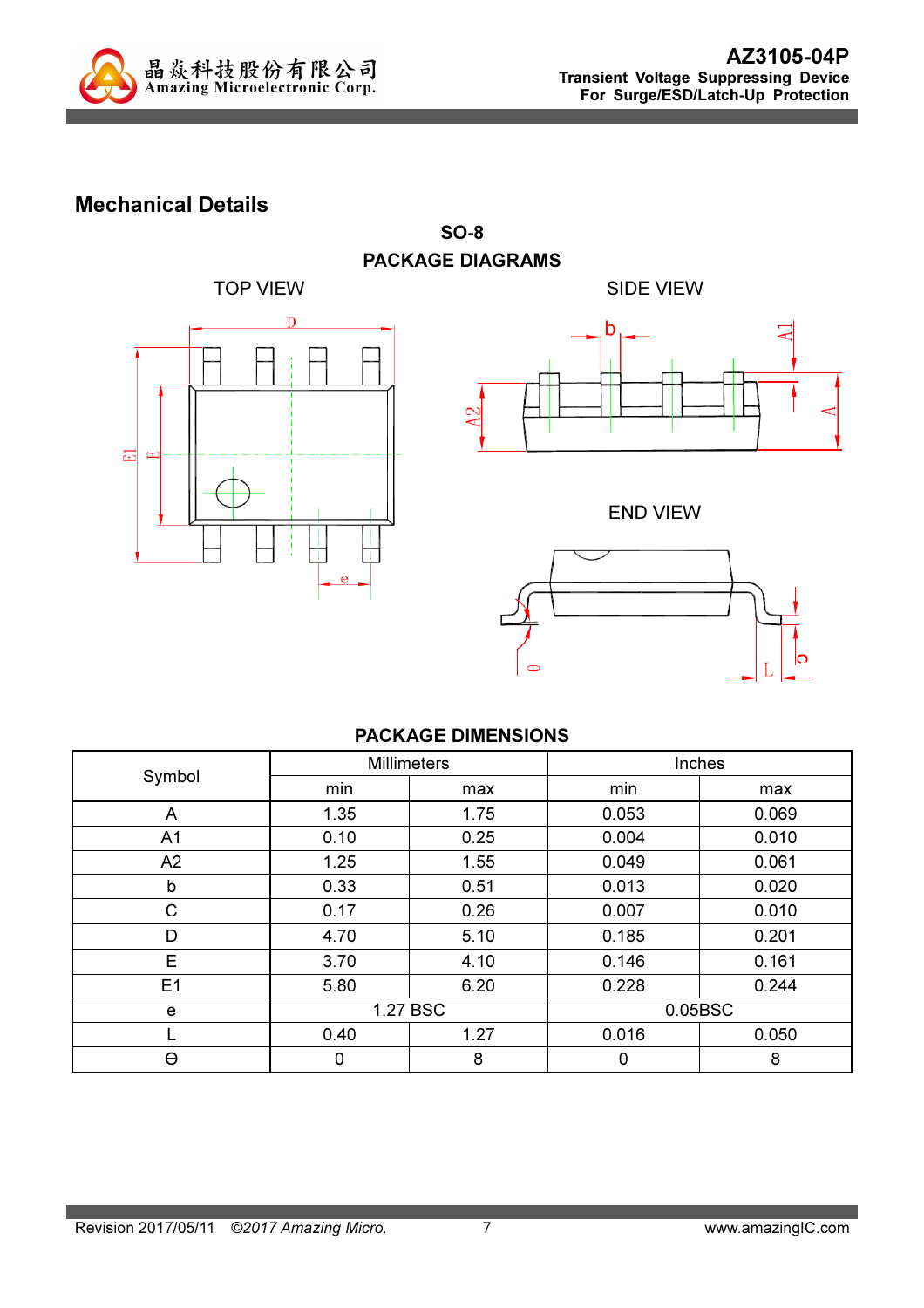

# LAND LAYOUT



| <b>Dimensions</b> |                   |               |  |
|-------------------|-------------------|---------------|--|
| <b>Index</b>      | <b>Millimeter</b> | <b>Inches</b> |  |
| A                 | 7.40              | 0.291         |  |
| в                 | 3.00              | 0.118         |  |
| C                 | 2.20              | 0.087         |  |
| D                 | 5.20              | 0.205         |  |
| Е                 | 1.27              | 0.050         |  |
| X                 | 0.60              | 0.24          |  |

Notes:

This LAND LAYOUT is for reference purposes only. Please consult your manufacturing partners to ensure your company's PCB design guidelines are met.

### MARKING CODE



310504P = Device Code WW = Date Code XX = Control Code G = Green Part Indication

| <b>Part Number</b> | <b>Marking Code</b> |  |  |
|--------------------|---------------------|--|--|
| AZ3105-04P.RDG     | 310504P             |  |  |
| (Green Part)       | <b>WWXXG</b>        |  |  |

Note : Green means Pb-free, RoHS, and Halogen free compliant

### Ordering Information

| PN#              | Material | Type | Reel size | MOQ           | MOQ/internal box | MOQ/carton                                             |
|------------------|----------|------|-----------|---------------|------------------|--------------------------------------------------------|
| $AZ3105-04P.RDG$ | Green    | T/R  | 3 inch    | $2,500$ /reel |                  | $\text{tree} = 2,500/\text{box}$ 5 boxes=12,500/carton |